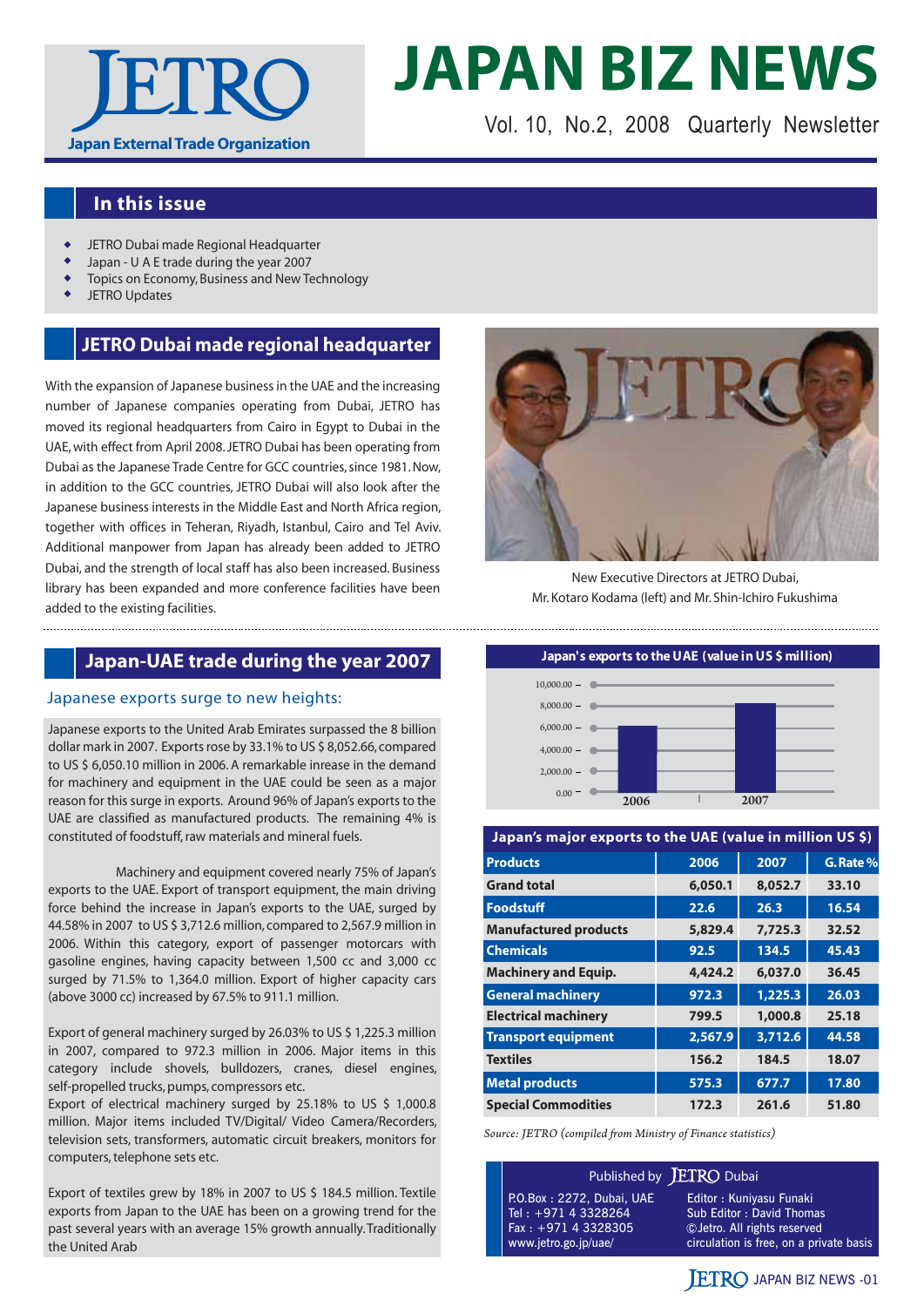#### **Major exports (value in US \$ million)**



Emirates has been Japan's number one export market for certain textile materials such as woven fabrics of polyester staple fibre, of syntactic filament yarn and of acrylic staple fibre.

Foodstuff exports, consisted mainly of prepared foodstuff and beverages, rose by 16.5% to US \$ 26.3 million in 2007. As Japan is now planning to take new steps to increase the export of food items, such as, fresh fruits and Wagyu (Japanese beef) through various promotions, export of these products may have a major boost in the coming years.

#### Decrease in the volume of crude oil imports:

Mineral fuels that include crude oils and gaseous hydrocarbons dominate Japan's imports from the UAE. In 2007, Japan imported 3.9% less volume of crude oil from the UAE, which helped to reduce the impact of the rise in the price of crude oils during the year. Japan's total imports from the UAE however grew by 2.24% to US \$ 32.3 billion, against 31.6 billion in 2006. This relatively low rate of growth was against the growth rates of 24.7%, and 38.0% in 2006 and 2005 respectively.

Japan imported a total of 378.5 million barrels of crude oils from the UAE during the year 2007, against 393.7 million in 2006. The average price of crude oils imported from the UAE increased by 6.18% to US \$ 69.63 per barrel in 2007, from 65.58 per barrel in 2006.

Japan depends on imports for almost all of her crude oil requirements. In 2007, 25.3% of this requirement was met by the UAE, the second largest supplier, after Saudi Arabia.

The only other major item of import from the UAE is metal products, consisted of semi-finished aluminium. Japan imported a total of 107,227 tons of semi-finished aluminium from the UAE in 2007, against 97,306 tons in 2006. The value of aluminium imports from the UAE stood at US \$ 303.2 million in 2007, in the place of 259.8 million in 2006.





#### UAE, the 8th largest trading partner of Japan:

UAE has been one of the major trading partners of Japan, and currently the 8th largest trading partner. Japan-UAE trade occupies 3.04% of Japan's world trade. UAE enjoys a surplus in her trade with Japan due to the huge quantity of mineral fuels that Japan buys from this country. In 2007, the surplus in favour of the UAE, in her trade with Japan, was US \$ 24.3 billion.

Japan's world trade surged by 8.4% to US \$ 1,334 billion in 2007. China was Japan's largest trading partner, with a bilateral trade value of US \$ 236.6 billion, followed by the United States of America with a trade value of 214.2 billion. Among the GCC states, Saudi Arabia was Japan's largest trading partner with a share of 3.16% of Japan's world trade.

| Japan's major imports from the UAE (value in US \$ million) |          |          |         |  |  |  |  |
|-------------------------------------------------------------|----------|----------|---------|--|--|--|--|
| <b>Products</b>                                             | 2006     | 2007     | G. Rate |  |  |  |  |
| <b>Grand total</b>                                          | 31,589.7 | 32,298.4 | 2.24    |  |  |  |  |
| <b>Foodstuff</b>                                            | 2.4      | 15.4     | 532.06  |  |  |  |  |
| <b>Raw materials</b>                                        | 20.5     | 29.1     | 42.39   |  |  |  |  |
| <b>Metallic ore</b>                                         | 20.5     | 29.1     | 42.38   |  |  |  |  |
| <b>Mineral fuels</b>                                        | 31,254.1 | 31,892.9 | 2.04    |  |  |  |  |
| <b>Petroleum/Petro. Products</b>                            | 27,379.6 | 27,868.1 | 1.78    |  |  |  |  |
| Crude oils                                                  | 25,817.2 | 26,351.9 | 2.07    |  |  |  |  |
| <b>Petroleum gases</b>                                      | 3,874.5  | 4,024.8  | 3.88    |  |  |  |  |
| Liquefied natural gas                                       | 1,857.9  | 2,058.7  | 10.81   |  |  |  |  |
| <b>Liquefied propane</b>                                    | 1,284.1  | 1,258.0  | $-2.03$ |  |  |  |  |
| <b>Liquefied butane</b>                                     | 732.3    | 708.1    | $-3.34$ |  |  |  |  |
| <b>Manufactured products</b>                                | 292.3    | 332.5    | 13.75   |  |  |  |  |
| <b>Metal products</b>                                       | 260.1    | 304.4    | 17.04   |  |  |  |  |
| Semi-finished aluminium                                     | 259.8    | 303.2    | 16.71   |  |  |  |  |

*Source: JETRO (compiled from Ministry of finance statistics)*

#### **Major non-fuel imports (value in million US \$)**



|             |      |             |      |      |      |      | Trend in Japan's trade with the UAE (value in billion US \$) |      |
|-------------|------|-------------|------|------|------|------|--------------------------------------------------------------|------|
| Year        | 2000 | 2001        | 2002 | 2003 | 2004 | 2005 | 2006                                                         | 2007 |
| Exports 2.5 |      | 2.6         | 2.9  | 3.6  | 4.6  | 4.9  | 6.0                                                          | 8.1  |
| Imports     | 14.9 | $12.9$ 11.6 |      | 14.3 | 18.3 | 25.3 | 31.6                                                         | 32.3 |
| Total       | 17.4 | 15.5        | 14.5 | 17.9 | 22.9 | 30.2 | 37.6                                                         | 40.4 |

*Source: JETRO (Compiled from Ministry of Finance statistics) Discrepancies area due to rounding*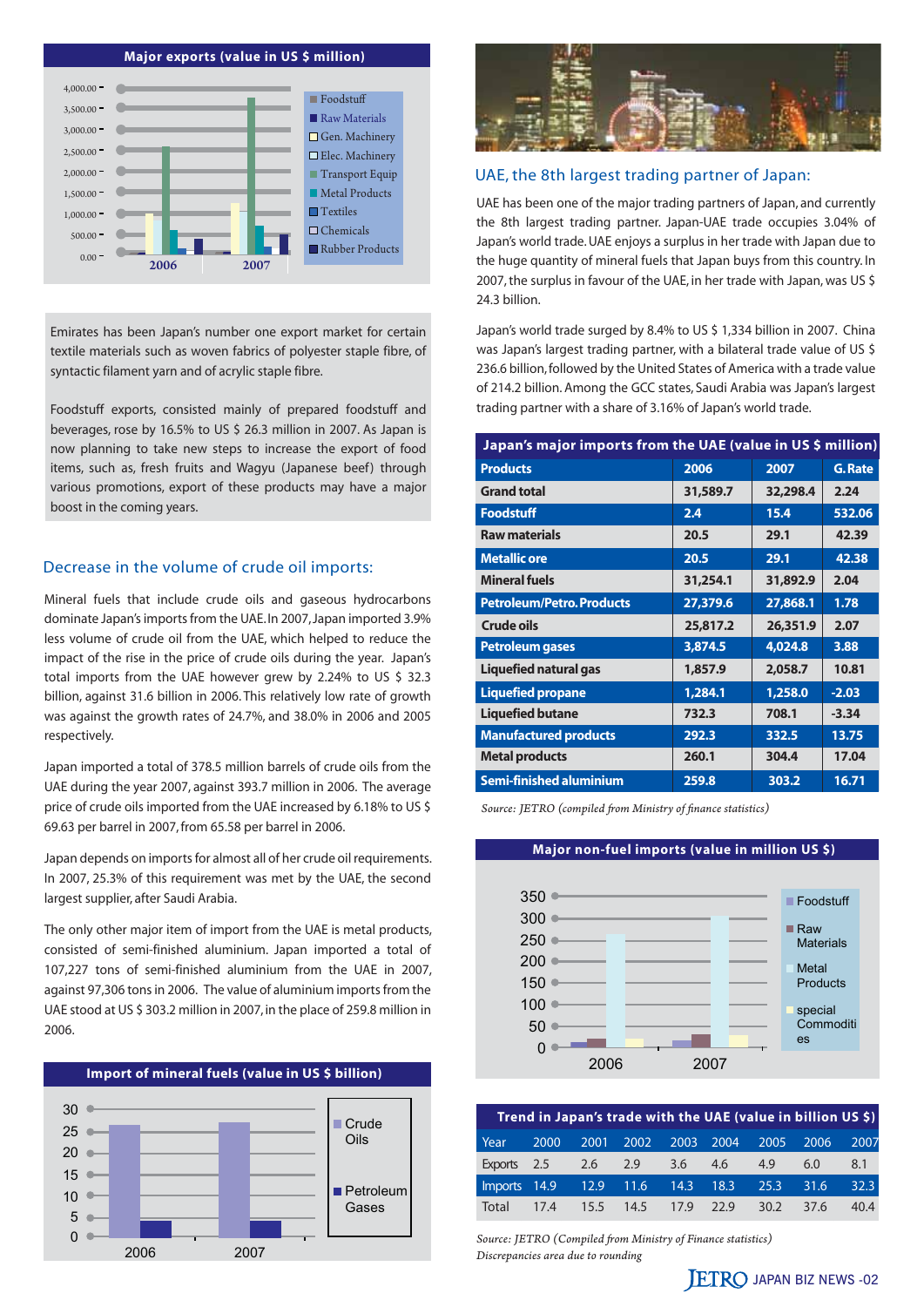| Japan's world trade in 2007 – top ten counties (Value in billion U\$ \$) |                    |                |                |                      |  |  |
|--------------------------------------------------------------------------|--------------------|----------------|----------------|----------------------|--|--|
| <b>Country</b>                                                           | <b>Total trade</b> | <b>Exports</b> | <b>Imports</b> | <b>Trade Balance</b> |  |  |
| <b>World Total</b>                                                       | 1,333.7            | 712.8          | 620.9          | 91.9                 |  |  |
| <b>China</b>                                                             | 236.6              | 109.1          | 127.6          | $-18.5$              |  |  |
| <b>U.S.A.</b>                                                            | 214.2              | 143.5          | 70.8           | 72.7                 |  |  |
| S. Korea                                                                 | 81.4               | 54.2           | 27.3           | 26.9                 |  |  |
| <b>Taiwan</b>                                                            | 64.6               | 44.8           | 19.8           | 25.0                 |  |  |
| <b>Thailand</b>                                                          | 43.8               | 25.6           | 18.3           | 7.3                  |  |  |
| Saudi Arabia                                                             | 42.2               | 6.7            | 35.5           | $-28.8$              |  |  |
| <b>Germany</b>                                                           | 42.0               | 22.6           | 19.4           | 3.2                  |  |  |
| <b>U.A.E.</b>                                                            | 40.5               | 8.1            | 32.4           | $-24.3$              |  |  |
| <b>Hong Kong</b>                                                         | 40.3               | 38.8           | 1.4            | 37.4                 |  |  |
| <b>Indonesia</b>                                                         | 35.3               | 9.0            | 26.2           | $-17.2$              |  |  |

*Source: JETRO (Compiled from Ministry of Finance statistics) Discrepancies are due to rounding*

#### **Topics on Economy, Business and New Technology**

#### Japan's Wholesale prices up 5.6% in June, highest rise since 1981

According to data released in July by the Bank of Japan, the rising trend of producer prices was intensifying. Wholesale prices rose 5.6% from the previous year in June, which follows a 4.8% climb from May. June's rise was the highest seen in 27 years. According to the data, producer prices for petroleum and coal products increased 36.5% year-on-year, while prices for iron and steel products jumped 18.3%. The only other categories to see a rise above the 5% level were pulp and paper (6.8%), metal products (6.0%), electric, power, gas and water (5.6%) and processed foods (5.3%). The question now is whether these increased costs are going to be passed on to consumers any time soon. Some analysts are of the opinion that firms now have no choice, but to pass on the increase to consumers. However, some others are of the view that price pressure is expected chiefly in the energy and food markets only.

Meanwhile, the government is said to be considering economic measures to address consumer concerns about rising prices. New Finance Minister Bunmei Ibuki said that in addtion to the earlier steps taken by the government, additional economic stimulus measures were required. An additional budget for the current fiscal year is among the options, according to the minister. Japanese local media reported recently that the additional measures could provide financial support for small businesses, farmers and fisheries as early as September. Japan recently introduced measures to ease the impact of global price rises, including a 74.5 billion yen (US\$690 million) aid program for fishermen hurt by higher fuel prices.

#### Record number of foreign tourists visit Japan in January- June 2008 period:

According to data released by the Japan National Tourist Organization (JNTO), 8.35 million foreign tourists visited Japan in 2007. The first half of 2008 saw about 4.33 million foreign tourist enter the country, which was a 10% gain on 2007 figures. The Japanese government has very clearly stated its goal to continue seeing an increase in the number of tourists coming to Japan from foreign shores. The goverment has set targets of 10 million visitors by 2010 and 20 million by 2020.



In terms of numbers, visitors from South Korea made up the largest group, with 1.32 million visiting Japan from January to June 2008. The largest percentage rise was seen from Hong Kong, which sent an increase of 36.7% more travellers, to hit 267,000 in 2007. According to JNTO, more travellers from Europe, and especially France and Germany, are visiting Japan in 2008. Part of this is considered to be due to the strength of the euro versus the yen. On the other hand, the number of travellers from the US fell by 0.5%, from 403,220 to 401,300, during the first half of 2008, a smaller fall than what was generally expected. On the other hand, in June 2008, the number of Japanese travelling overseas fell by 7.2%, which was the fourteenth consecutive month in which the number of Japanese heading abroad has declined. This decline in Japanese travelling abroad is attributed mainly to the increase in air fairs due to the fuel surcharges.

#### Mitsui Engineering taps biomass:

Mitsui Engineering & Shipbuilding Co., has unveiled a power facility to the media, which could reduce carbon dioxide emission by 350,000 tons a year by running on biomass. The facility, housed in the shipbuilder's dockyard in Ichihara, Chiba Prefecture, can generate 50 megawatts of electricity per hour, giving it one of the highest power outputs in Japan for a plant using recycled materials. The company said that the reduction of 350,000 tons of carbon dioxide is comparable to saving 100,00 kiloliters of crude oil. The facility is powered by solid fuel made from old paper and plastics as well as biomass like wood chips.



**JETRO JAPAN BIZ NEWS -03**